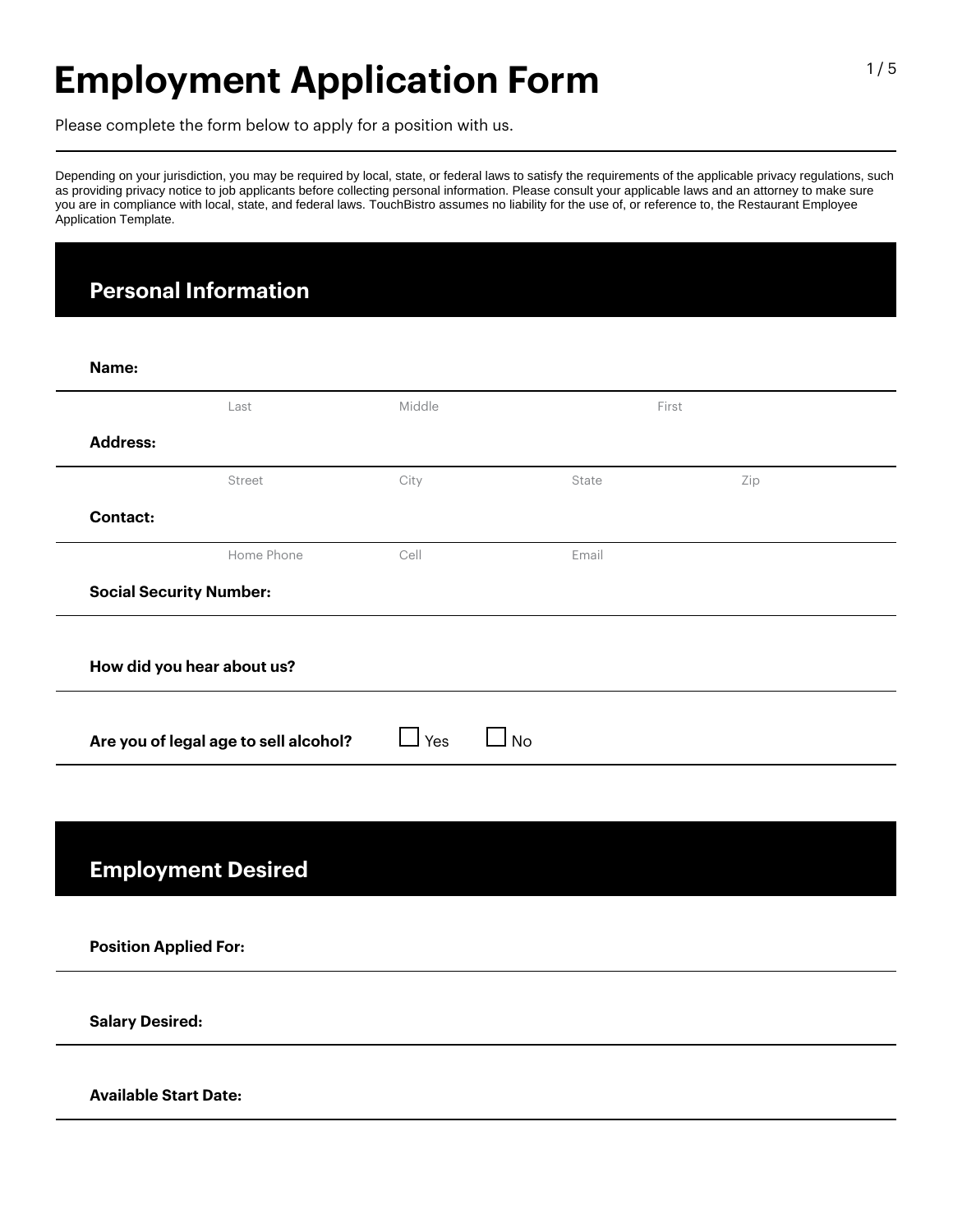### **Availability:** *(check all that apply)*

| $\Box$ Monday<br>$\Box$ Tuesday | Are you authorized<br>to work in the<br><b>United States?</b> |
|---------------------------------|---------------------------------------------------------------|
| $\Box$ Wednesday                | $\Box$ No<br>$\Box$ Yes                                       |
| $\Box$ Thursday                 |                                                               |
| $\Box$ Friday                   | Do you have<br>any criminal                                   |
| $\Box$ Saturday                 | convictions?                                                  |
| $\Box$ Sunday                   | No<br>$\Box$ Yes                                              |

## **Education**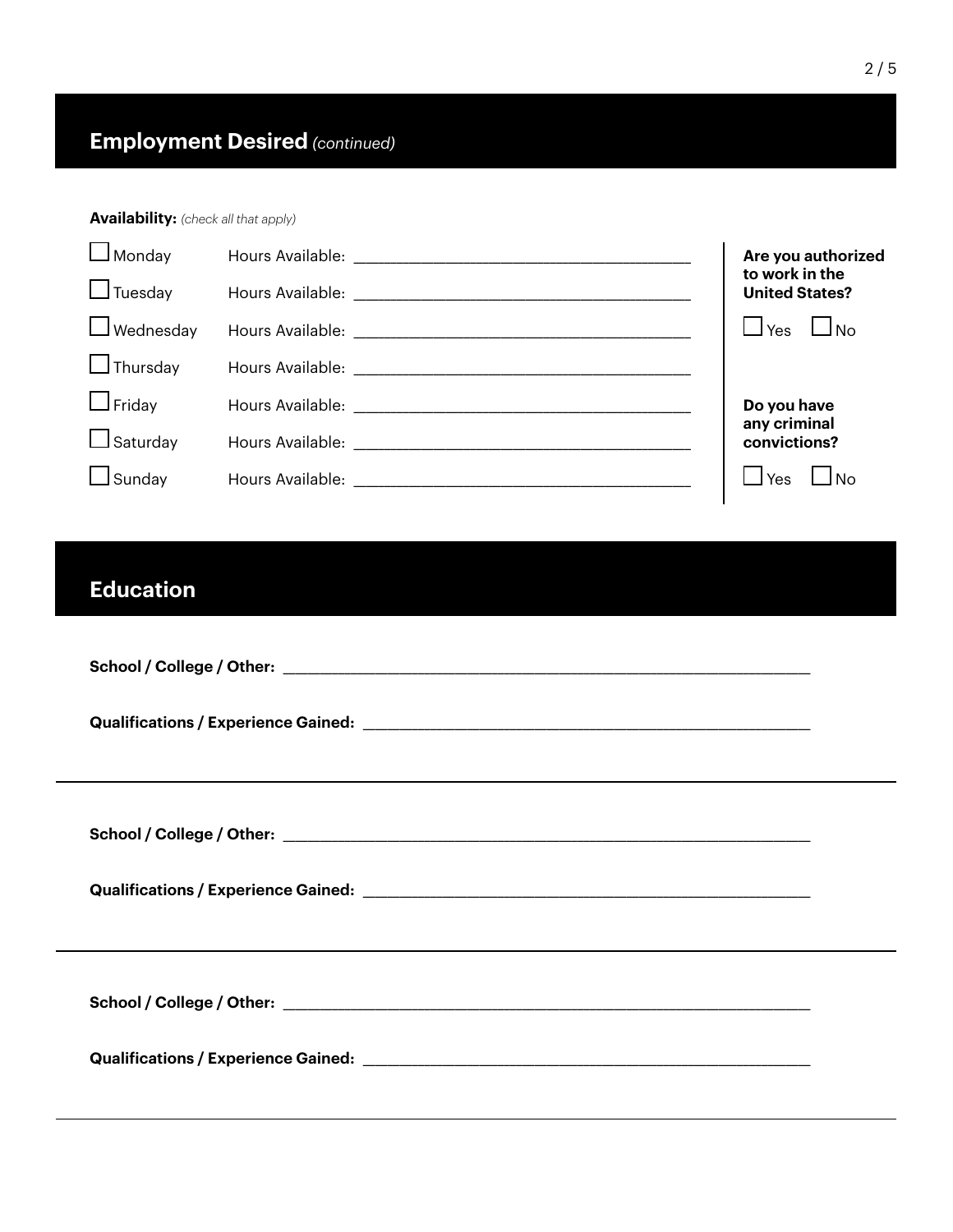#### Former **1.**

Employer's Name:

|                                   | Last         |               | First   |                                  |
|-----------------------------------|--------------|---------------|---------|----------------------------------|
| <b>Address:</b>                   |              |               |         |                                  |
|                                   | Street       | City          | State   | Zip                              |
| <b>Contact:</b>                   |              |               |         |                                  |
|                                   |              |               |         |                                  |
|                                   | Phone Number |               | Email   |                                  |
| <b>Position:</b>                  |              |               | Salary: |                                  |
| <b>Reason for Leaving:</b>        |              |               |         |                                  |
| <b>Dates of Employment:</b>       |              |               |         | May we contact<br>this employer? |
|                                   |              | Y/M/D<br>$to$ | Y/M/D   |                                  |
|                                   |              |               |         | $\mathbf{\perp}$ Yes             |
| Former<br><b>Employer's Name:</b> |              |               |         |                                  |
|                                   | Last         |               | First   | $\Box_{\text{No}}$               |
| <b>Address:</b>                   |              |               |         |                                  |
|                                   | Street       | City          | State   | Zip                              |
| <b>Contact:</b>                   |              |               |         |                                  |
|                                   | Phone Number |               | Email   |                                  |
| <b>Position:</b>                  |              |               | Salary: |                                  |
|                                   |              |               |         |                                  |
| <b>Reason for Leaving:</b>        |              |               |         |                                  |
| <b>Dates of Employment:</b>       |              |               |         | May we contact<br>this employer? |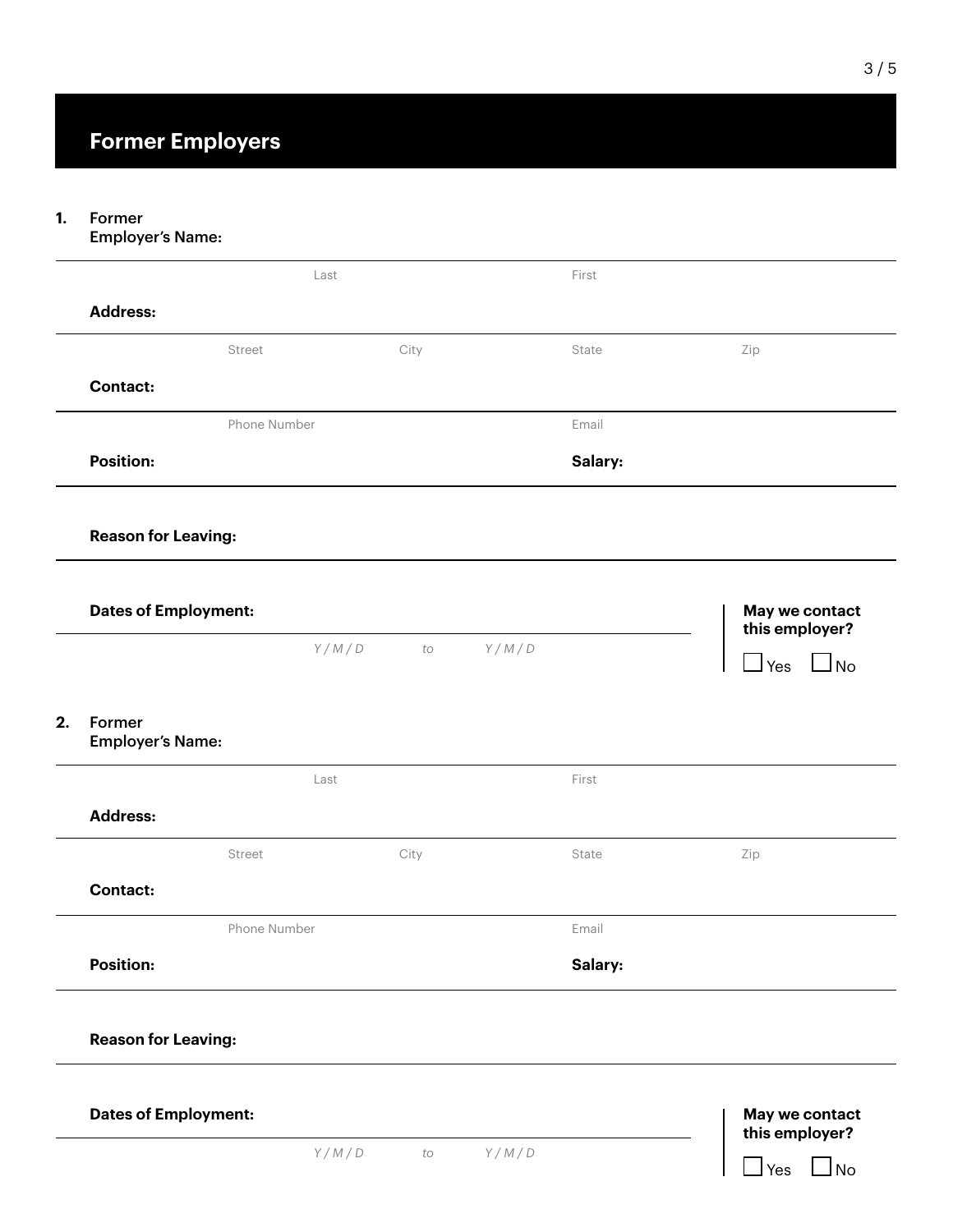### **Personal References**

#### **Name: 1.**

|    |                  | ${\sf Last}$ |      | First |       |     |  |
|----|------------------|--------------|------|-------|-------|-----|--|
|    | <b>Address:</b>  |              |      |       |       |     |  |
|    |                  | Street       | City |       | State | Zip |  |
|    | <b>Contact:</b>  |              |      |       |       |     |  |
|    |                  | Phone Number |      |       | Email |     |  |
|    | <b>Relation:</b> |              |      |       |       |     |  |
|    |                  |              |      |       |       |     |  |
| 2. | Name:            |              |      |       |       |     |  |
|    |                  | $\sf Last$   |      | First |       |     |  |
|    | <b>Address:</b>  |              |      |       |       |     |  |
|    |                  | Street       | City |       | State | Zip |  |
|    | <b>Contact:</b>  |              |      |       |       |     |  |
|    |                  | Phone Number |      |       | Email |     |  |
|    | <b>Relation:</b> |              |      |       |       |     |  |
|    |                  |              |      |       |       |     |  |
| 3. | Name:            |              |      |       |       |     |  |
|    |                  | $\sf Last$   |      | First |       |     |  |
|    | <b>Address:</b>  |              |      |       |       |     |  |
|    |                  | Street       | City |       | State | Zip |  |
|    | <b>Contact:</b>  |              |      |       |       |     |  |
|    |                  | Phone Number |      |       | Email |     |  |
|    | <b>Relation:</b> |              |      |       |       |     |  |
|    |                  |              |      |       |       |     |  |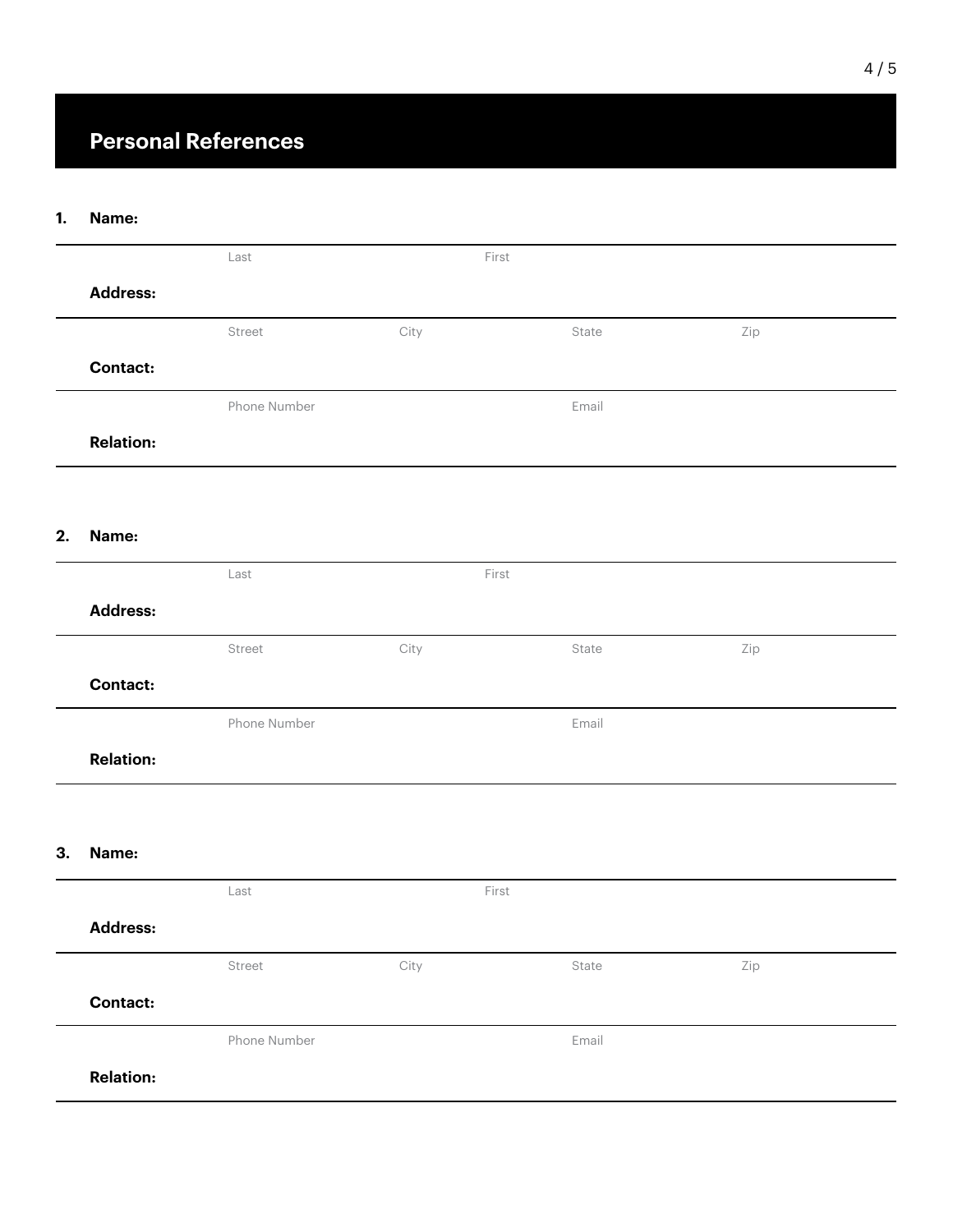| Name:            |                   |       |      |  |
|------------------|-------------------|-------|------|--|
|                  | Last              | First |      |  |
| <b>Address:</b>  |                   |       |      |  |
|                  | City<br>Street    | State | Zip  |  |
| <b>Contact:</b>  |                   |       |      |  |
|                  | Home Phone Number |       | Cell |  |
| <b>Relation:</b> |                   |       |      |  |

### **Your Declaration**

Here, you may insert a statement asking the candidate to certify that all of the information provided on this application is true and correct.

**Signed:**

#### **Date:**

### *Y / M / D*

In this section, you can explain that your business is an equal opportunity employer that does not discriminate against employees or job applicants based on protected class under federal and state law.

### **Non-Discrimination Notice: Disability Accommodation Notice:**

In this section, you can explain that if a candidate suffers from a disability that necessitates a reasonable accommodation to complete the application process, you will make the appropriate accommodations.

Note: Please consult your local laws and an attorney about (a) any other notice that you need to be included in the job application form, (b) the proper language for the declaration and notices, and (c) any other requirements you need to meet to be in compliance with local, state, and federal laws.

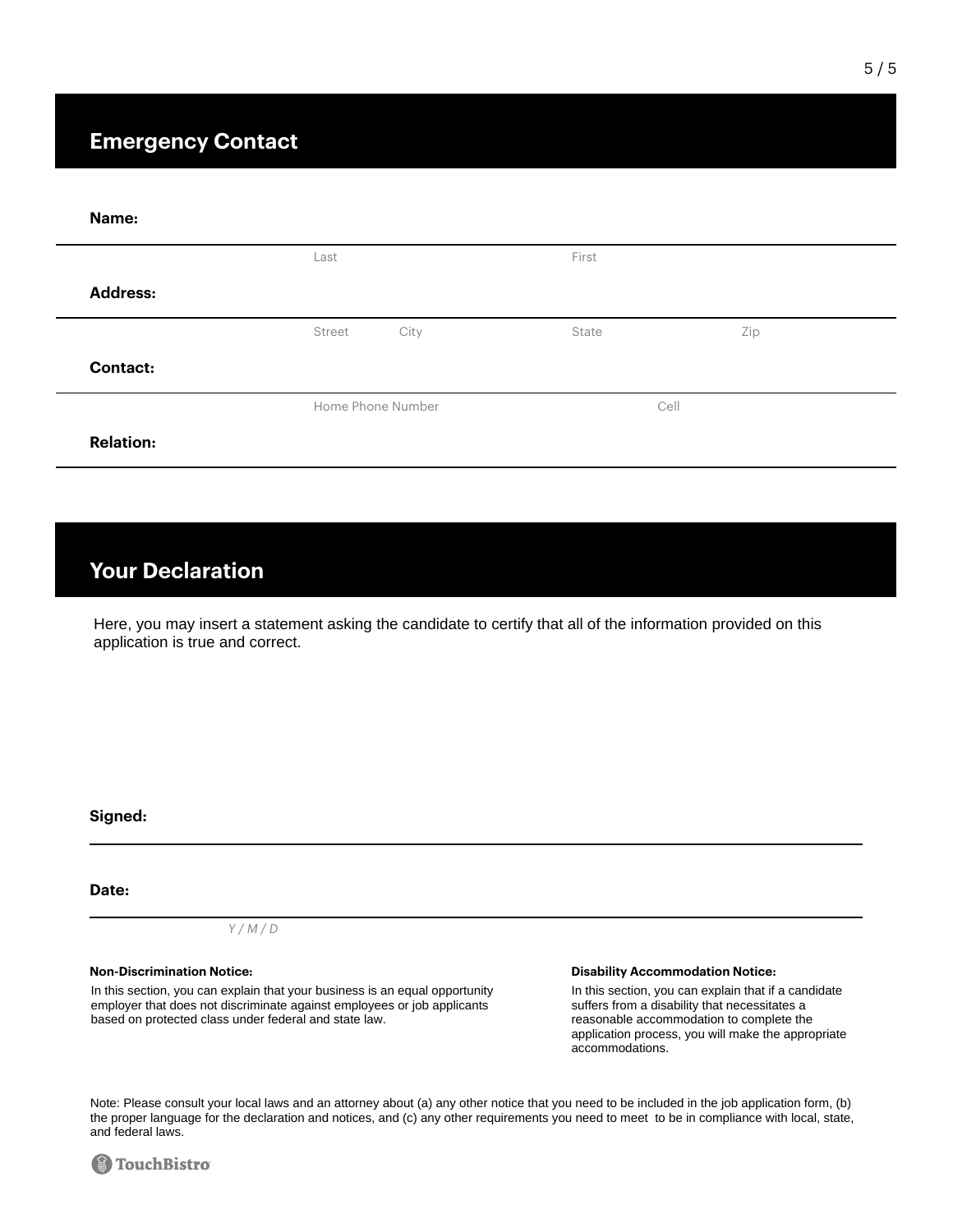# **Employment Application Form**

Please complete the form below to apply for a position with us.

Privacy Notice for Candidates: Depending on your jurisdiction, you may be required by local, provincial or federal laws to satisfy the requirements of the applicable privacy regulations, such as providing privacy notice to job applicants before collecting personal information. Please consult your applicable laws and a lawyer to make sure you are in compliance with local, provincial, and federal laws. TouchBistro assumes no liability for the use of, or reference to, the Restaurant Employee Application Template.

### **Personal Information**

| Name:                        |                                       |                              |                    |             |
|------------------------------|---------------------------------------|------------------------------|--------------------|-------------|
|                              | Last                                  | Middle                       | First              |             |
| <b>Address:</b>              |                                       |                              |                    |             |
|                              | Street                                | City                         | Province/Territory | Postal Code |
| <b>Contact:</b>              |                                       |                              |                    |             |
|                              | Home Phone                            | Cell                         | Email              |             |
|                              | <b>Social Insurance Number:</b>       |                              |                    |             |
|                              |                                       |                              |                    |             |
|                              | How did you hear about us?            |                              |                    |             |
|                              |                                       |                              |                    |             |
|                              |                                       |                              |                    |             |
|                              | Are you of legal age to sell alcohol? | $\Box$ Yes<br>$\blacksquare$ | No                 |             |
|                              |                                       |                              |                    |             |
|                              |                                       |                              |                    |             |
|                              |                                       |                              |                    |             |
|                              | <b>Employment Desired</b>             |                              |                    |             |
|                              |                                       |                              |                    |             |
| <b>Position Applied For:</b> |                                       |                              |                    |             |
| <b>Salary Desired:</b>       |                                       |                              |                    |             |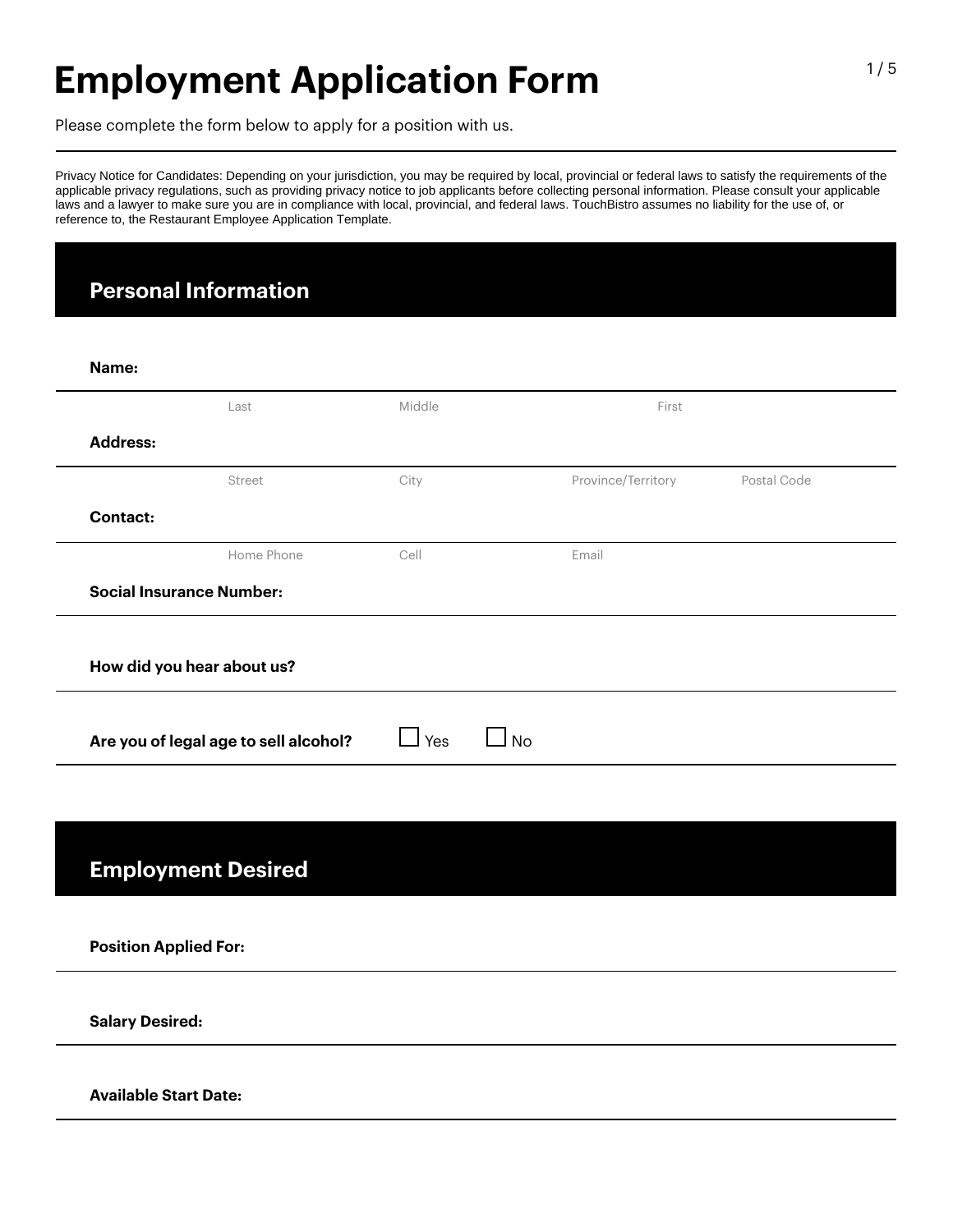### **Availability:** *(check all that apply)*

| $\Box$ Monday                                     |                                                                                                                | Are you authorized                                                |
|---------------------------------------------------|----------------------------------------------------------------------------------------------------------------|-------------------------------------------------------------------|
| $\Box$ Tuesday                                    |                                                                                                                | to work in Canada?                                                |
| $\Box$ Wednesday                                  |                                                                                                                | $\Box$ No                                                         |
| $\Box$ Thursday                                   | Hours Available: Nour American Available: Nour American Available:                                             | ⊢ ⊥ <sup></sup> Yes                                               |
| $\Box$ Friday<br>$\Box$ Saturday<br>$\Box$ Sunday | Hours Available: Nour American Available and Available and Available and Available and Available and Available | Do you have<br>any criminal<br>convictions?<br>l No<br>$\Box$ Yes |

## **Education**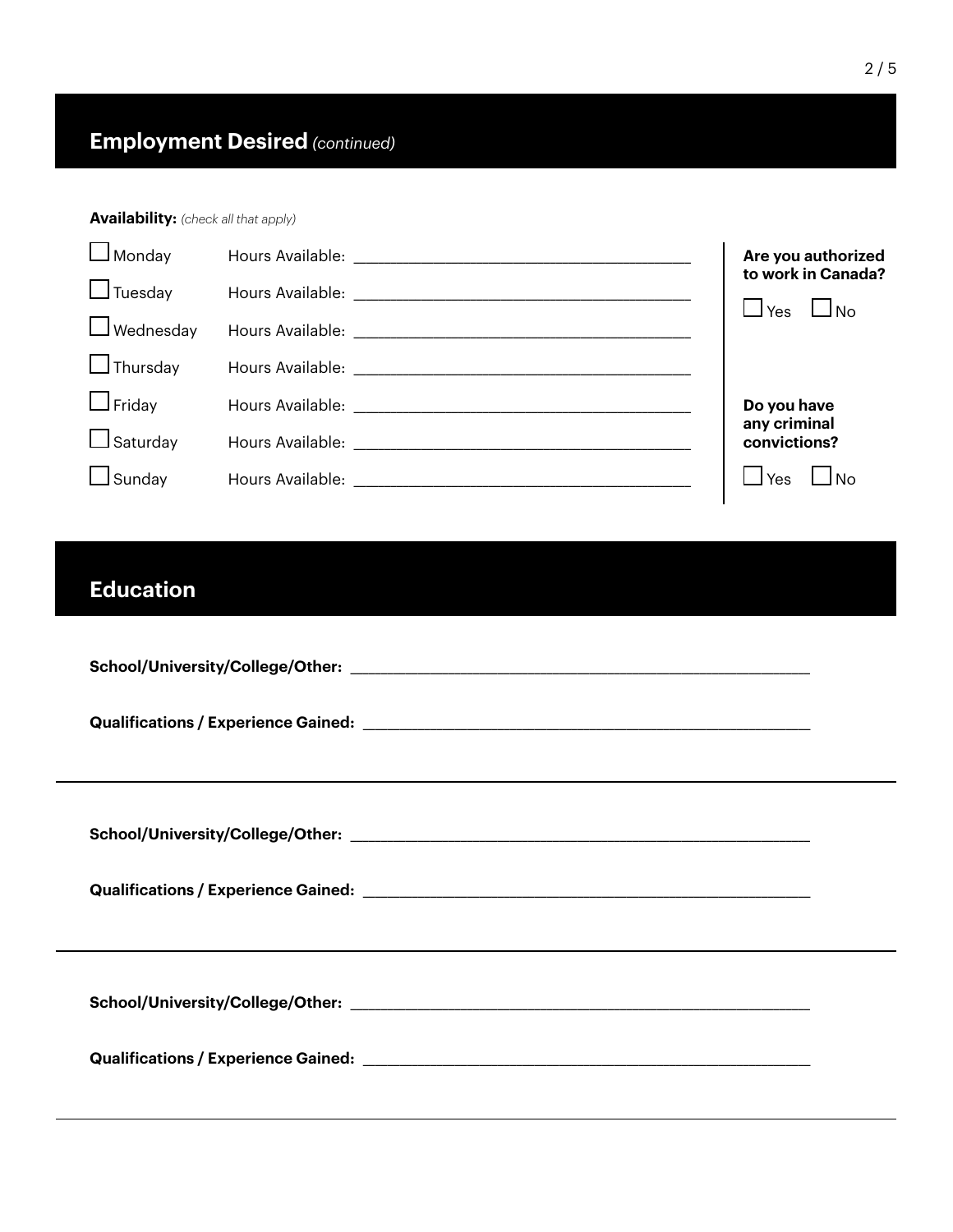#### Former **1.**

Employer's Name:

| Last<br>Street<br>Phone Number | City |       | First<br>Province/Territory | Postal Code                      |
|--------------------------------|------|-------|-----------------------------|----------------------------------|
|                                |      |       |                             |                                  |
|                                |      |       |                             |                                  |
|                                |      |       |                             |                                  |
|                                |      |       |                             |                                  |
|                                |      |       | Email                       |                                  |
|                                |      |       | Salary:                     |                                  |
| <b>Reason for Leaving:</b>     |      |       |                             |                                  |
| <b>Dates of Employment:</b>    |      |       |                             | May we contact<br>this employer? |
|                                | to   | Y/M/D |                             | $\Box$ Yes $\Box$ No             |
| <b>Employer's Name:</b>        |      |       |                             |                                  |
| Last                           |      |       | First                       |                                  |
|                                |      |       |                             |                                  |
| Street                         | City |       | Province/Territory          | Postal Code                      |
|                                |      |       |                             |                                  |
| Phone Number                   |      |       | Email                       |                                  |
|                                |      |       | Salary:                     |                                  |
|                                |      |       |                             |                                  |
| <b>Reason for Leaving:</b>     |      |       |                             |                                  |
|                                |      |       |                             |                                  |
| <b>Dates of Employment:</b>    |      |       |                             | May we contact<br>this employer? |
|                                |      | Y/M/D |                             |                                  |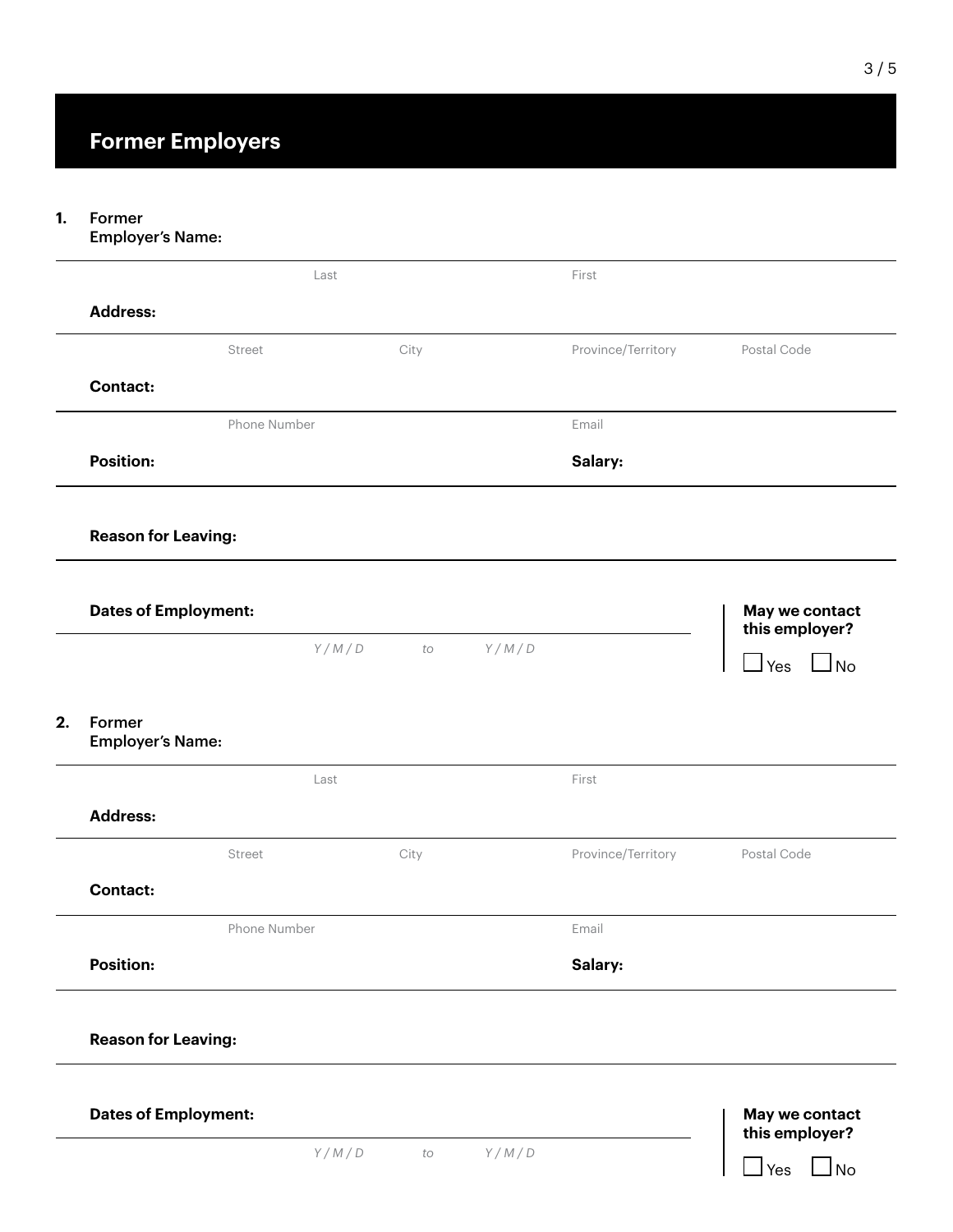### **Personal References**

#### **Name: 1.**

|    |                  | Last         |      | First |                    |             |  |
|----|------------------|--------------|------|-------|--------------------|-------------|--|
|    | <b>Address:</b>  |              |      |       |                    |             |  |
|    |                  | Street       | City |       | Province/Territory | Postal Code |  |
|    | <b>Contact:</b>  |              |      |       |                    |             |  |
|    |                  | Phone Number |      |       | Email              |             |  |
|    | <b>Relation:</b> |              |      |       |                    |             |  |
|    |                  |              |      |       |                    |             |  |
| 2. | Name:            |              |      |       |                    |             |  |
|    |                  | Last         |      | First |                    |             |  |
|    | <b>Address:</b>  |              |      |       |                    |             |  |
|    |                  | Street       | City |       | Province/Territory | Postal Code |  |
|    | <b>Contact:</b>  |              |      |       |                    |             |  |
|    |                  | Phone Number |      |       | Email              |             |  |
|    | <b>Relation:</b> |              |      |       |                    |             |  |
|    |                  |              |      |       |                    |             |  |
| 3. | Name:            |              |      |       |                    |             |  |
|    |                  | Last         |      | First |                    |             |  |
|    | <b>Address:</b>  |              |      |       |                    |             |  |
|    |                  | Street       | City |       | Province/Territory | Postal Code |  |
|    | <b>Contact:</b>  |              |      |       |                    |             |  |
|    |                  | Phone Number |      |       | Email              |             |  |
|    | <b>Relation:</b> |              |      |       |                    |             |  |
|    |                  |              |      |       |                    |             |  |